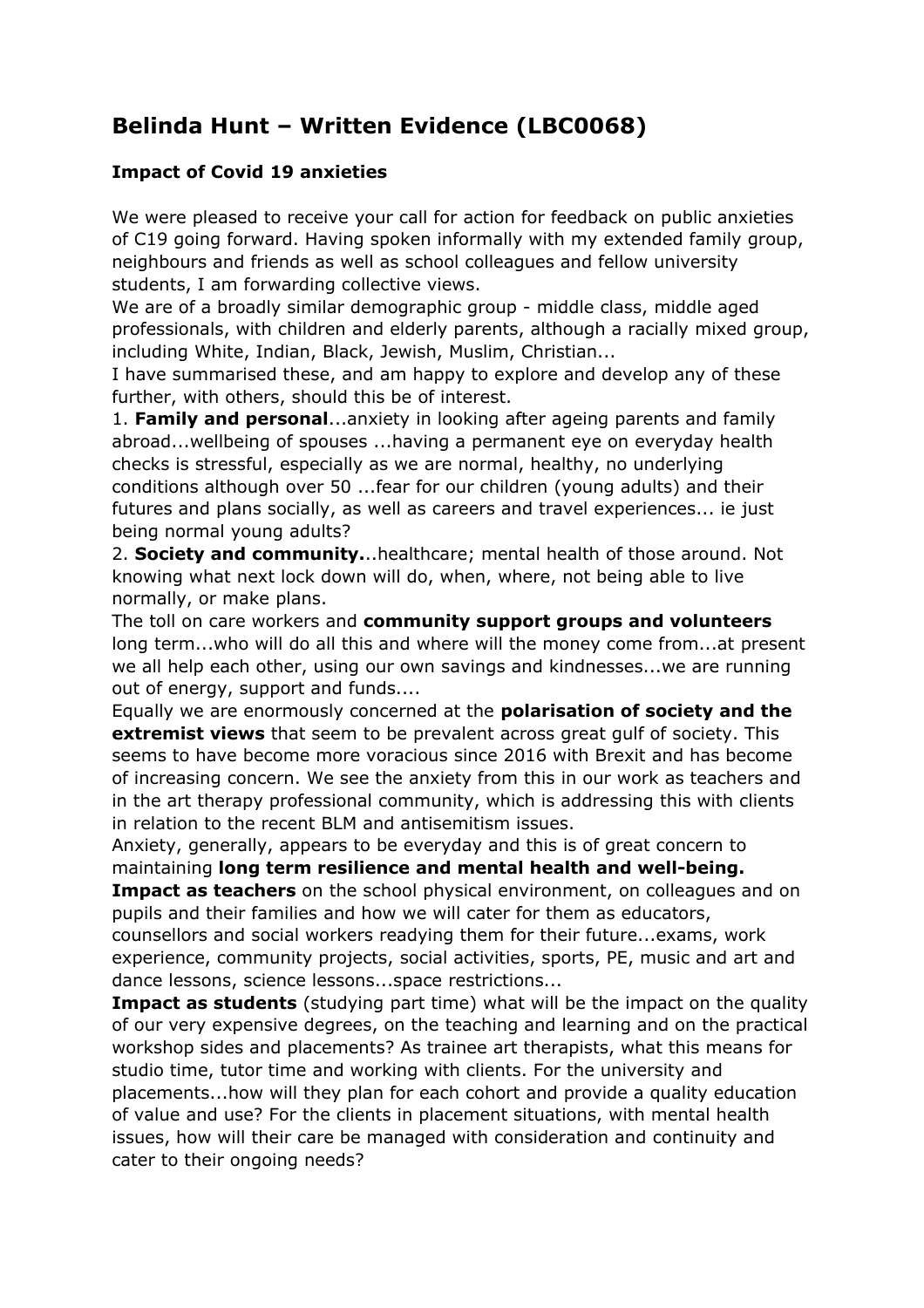3. **Financial and economic.**..what will happen to our jobs? A number of us work part time as we are unable to find full time employment, despite being highly qualified and skilled. Will we be able to continue to pay our bills going forward? We are the squeezed generation...our parents are living and our **pensions** have been squeezed, pensionable age has gone up and our income has dropped...we are highly skilled experienced professionals yet we are losing out to those much younger and older..If the government adds **tax** to all over 40s, those of us between 50 and 67 will be tremendously affected by hardship...paying at both ends and in the middle...as we are paying for our children's education and housing too...if our parents finally manage to leave us anything after their care costs, once the government have then raided this, we won't be able to properly fund our pensions or our pension gap...even though we have always saved, been careful, been healthy, not used the NHS to any extent, have always worked, are not overweight and are very fit...

What about the **broader economy**? C19 has made some super wealthy even wealthier...How might the super rich pay more to support the middle and working classes who bear the brunt of paying to support the benefits system, education, health and other public services. How might the benefits system support those in real need more effectively? How might better targeted education enable less health and benefits burden?

What changes in the **economic environment** are being sped up by C19? Use of computers and robotics and AI...what impact does this have on health, jobs, mobility, bandwidth, as well as enabling the poorest to have access to these to reduce their deprivation? What about **Telecoms and computing** education, facilities and environment? What does this do to transportation and warehousing? **Manufacturing and distribution?** And the knock on effect of supply and demand of goods and services and **global climate** issues? What are we doing to ensure there are wins here for reducing carbon footprint and increasing health and well-being through less reliance on transport?

4. **Education, Health and NHS**...the system is not effective at putting money where it is needed. Money gets wasted in bad political decisions. Education is currently not fit for purpose (the recent Gove changes are disastrous for pupils with any disability. ...Do we need more academic graduates or more vocational team players? What is Education actually trying to do? Surely it needs to cater on a large-scale for practical vocational subjects as well as for the academic and high brow.

Equally, the NHS is severely struggling.

**Surely health and education should become independent of politics, like the Bank of England?** What will happen with supporting community health and mental health across the board? There are too many boxes at present and loopholes.

We think potentially there is sense in using technology to facilitate the assessment system being streamlined to cater for holistic health management. If individuals are taught about healthy eating and health management and made responsible for their bodies, this would reduce the burden on the state and on future generations and effectively a health means test could be in place...taxation on self-created ill-health would promote a healthier nation...that way healthcare costs would be reduced, giving more funds to cater for